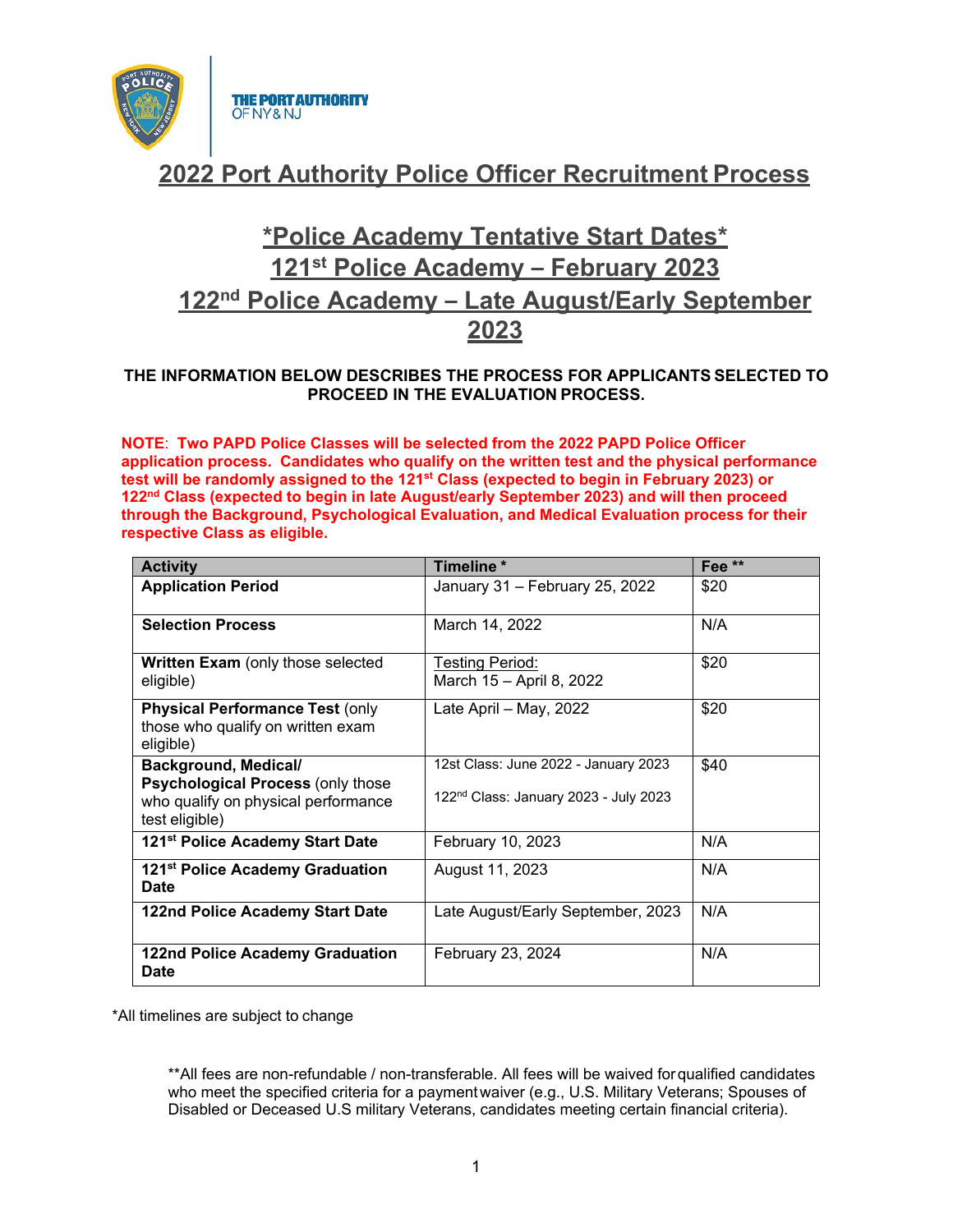

## **BACKGROUND INVESTIGATION**

Candidates who pass the Physical Performance Test will receive an email inviting them toregister and schedule for Event 1 of the Background Investigation process through their PAN account.

Background Investigation: \$40 fee is required; this fee will be waived for those whowere previously granted a payment waiver as a U.S. Military Veteran, Spouse of a Deceased or Disabled Military Veteran, or for financial hardship.

#### **Background Investigation:**

Employment as a Port Authority Police Officer is a public trust. Therefore, acomprehensive background investigation is conducted to ensure applicants possess:

- **Integrity**
- Sound moral character
- **Responsibility**
- Sense of service
- Honor
- **Ethical judgement**
- **Commitment**

Prior to completing the application ask yourself if your personal experience demonstrates these fundamental characteristics. If you cannot confidently answer yes, please consider notcontinuing further.

The below list represents disqualifiers for those seeking a position at the PAPD. Please read the list and understand that each case will be viewed independently, and consideration will be made on a case-tocase basis.

#### **Disqualifiers:**

- Convicted of a serious criminal act. (i.e., felony in NY or an indictable offense in NJ).
- Convicted of or plea agreement to any offense that would preclude applicant from legally owning and/or carrying a firearm. This would include any pre-trial intervention agreement that results in being legally precluded from owning/carrying a firearm.
- Convicted of any offense involving domestic violence.
- Currently on probation for a felony or indictable offense or has been on probation for a felony or indictable offense at any time within the past twelve months.
- Dishonorably discharged from any branch of military service.
- Convicted more than once of any offense of driving while impaired or refusal within the last five years.
- Guilty of any motor vehicle *moving* violation five or more times within the past two years.
- Bench warrant issued for failing to appear in court for a motor vehicle charge or criminal charge on more than two occasions.
- Driving privileges suspended on more than two occasions on more than two dates.
- Convicted of selling, manufacturing, or distributing any illegal controlled dangerous substance.
- Terminated from any law enforcement agency for disciplinary reasons.
- Adjudicated by a court or found by an employer to have violated any person's civil rights.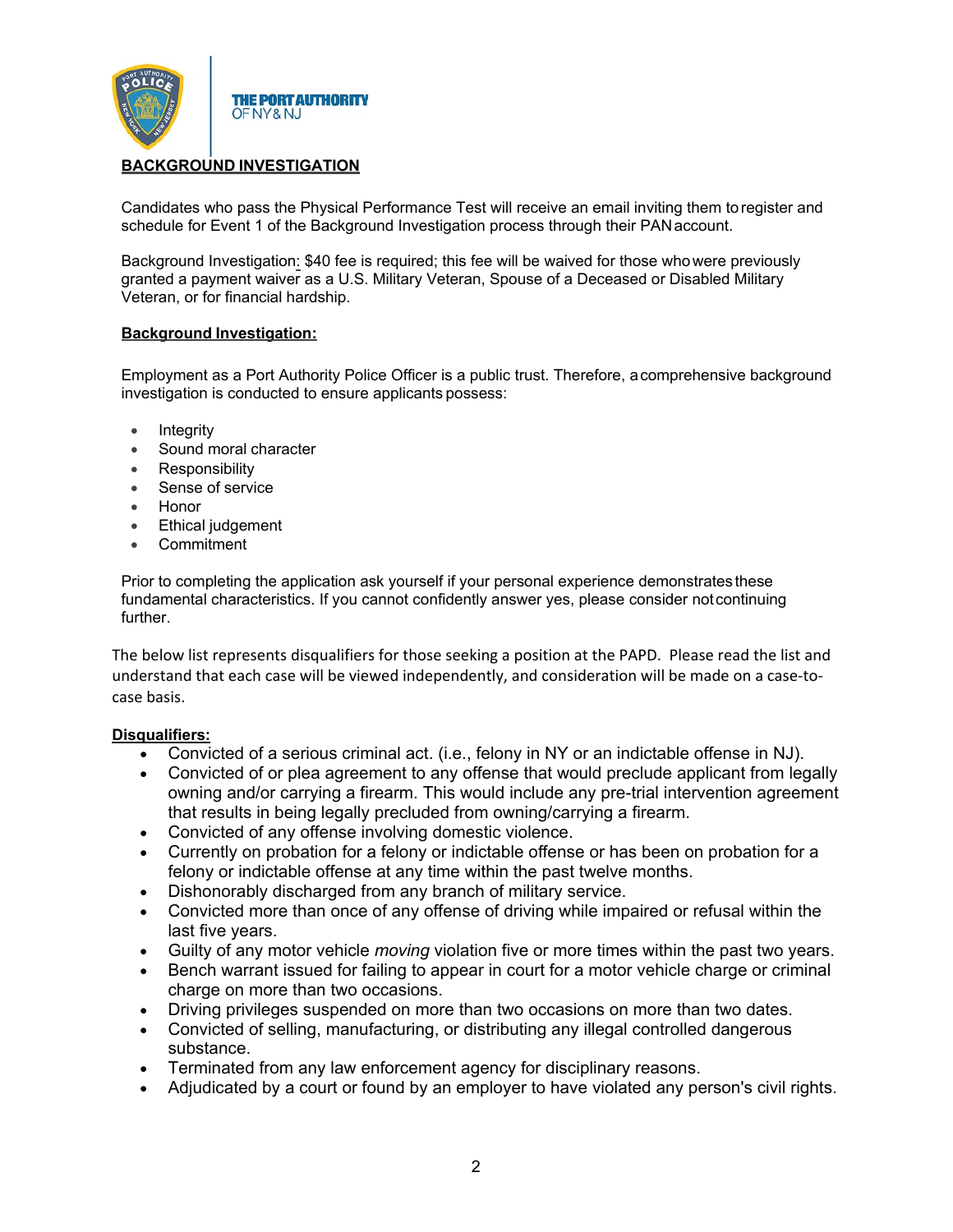

• Candidates may also be disqualified if they demonstrate a history of disregard for the law, a tendency toward violence, termination from a job for poor behavior, or not adjusting to discipline.

Candidates who are recommended to proceed in the process by a Police Review Board will be made a contingent offer of employment and invited to the Medical/Psychological evaluation process.

### **MEDICAL & PSYCHOLOGICAL EXAMINATION**

**THE PORT AUTHORITY** 

OF NY & NJ

Successful completion of Medical and Psychological examinations is required. Prior to takingthe medical and psychological exams, a contingent offer of employment as a police recruit to thePort Authority Police Academy is tendered to an applicant. It will be conditional upon successful completion of the medical and psychological examinations. Each potential police recruit will be required to authorize access to all health records. If the Office of Medical Services determines that an applicant is unable to perform the essential functions of the position, the contingent offerof employment will be withdrawn.

**Body Mass Index (BMI):** Candidates with a BMI of 30 or greater will be referred for further testingto evaluate cardiovascular endurance and to rule out any related health risks.

- (1) Visual acuity will be measured using an industry standard vision screener to assess near /far vision, and visual fields. All candidates must have vision better than or equal to 20/30 in each eye and 20/30 in both eyes. If the candidate must use corrective lenses (glasses or contacts) in order to satisfy the 20/30 vision standard, then the candidate's uncorrected vision should be no worse than 20/100 in each eye and 20/100 in both eyes. If the vision test is deemed unacceptable, the candidate will be sent for further evaluation to an ophthalmologist chosen by the Office of Medical Services.
- (2) Field of Vision shall be no less than 70 degrees in the horizontal meridian in each eye.
- (3) Depth perception shall be sufficient to demonstrate normal stereo depth perception to the correctable standard of 100 ARC seconds.
- (4) For color perception, the Fansworth D-15 color test will be performed. Moderate and severe Protan, Deuteran and Tritan color deficiencies are regarded as deficient. If the candidate's color perception test is deemed unacceptable, the candidate will be sent for further evaluation to an ophthalmologist chosen by the Office of Medical Services.
- (5) Hearing acuity will be tested from 500 Hz to 6000 Hz using a calibrated digital audiometer that meets or exceeds American National Standard Institute Specification (ANSI) requirements. The candidate must have an average hearing loss of less than or equal to 25dB at 500Hz, 1000Hz and 2000Hz in each ear. The difference in hearing between the better and poorer ear shall not be greater than 15dB at 500Hz, 1000Hz or 2000Hz. The use of hearing aids is disqualifying.

All medical conditions will be evaluated on a case-by-case basis to determine if it will interferewith the candidate's ability to perform the essential functions of a Port Authority Police Officer.